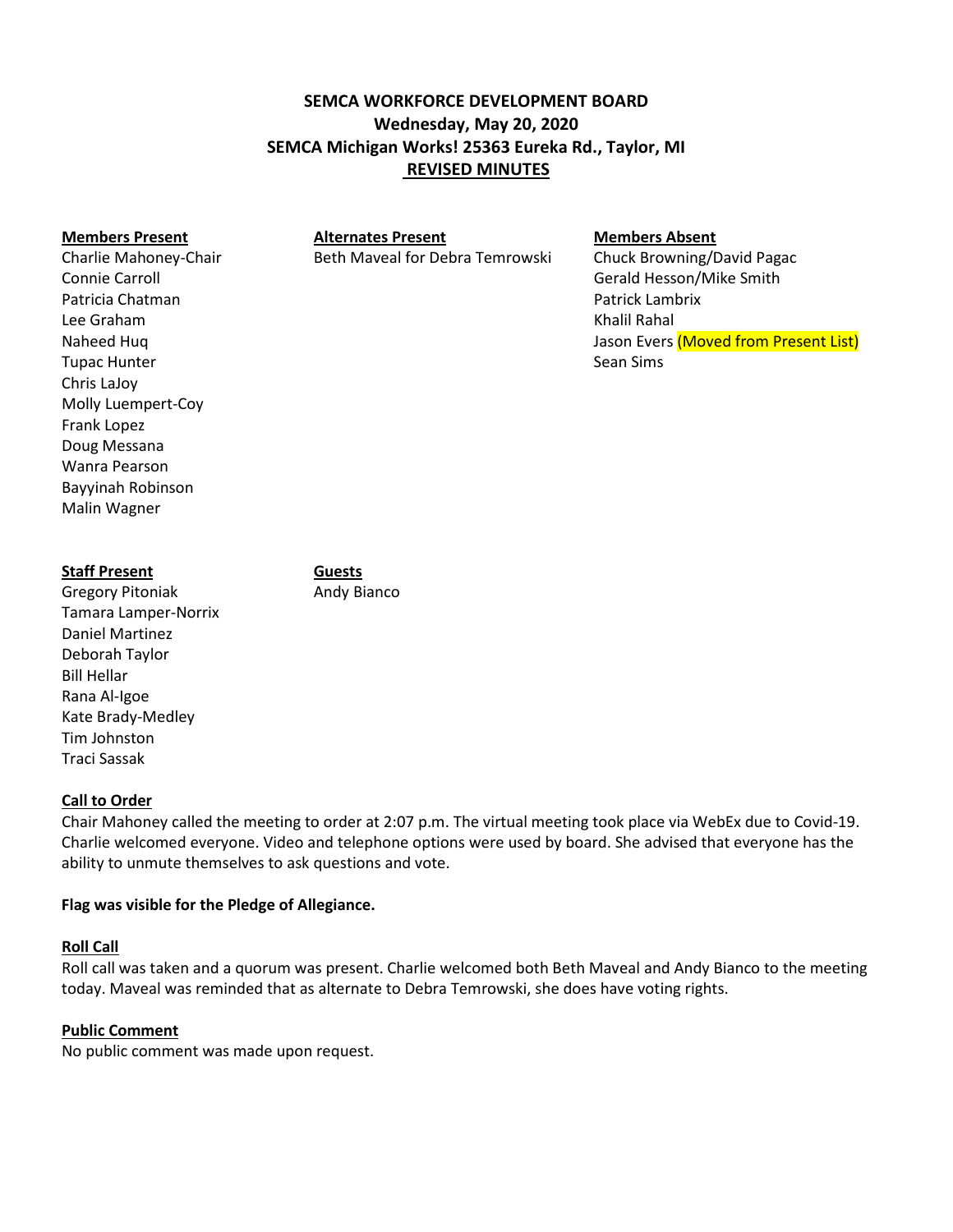## **Approval of Agenda**

**MOVED by Wagner to approve the Agenda of May 20, 2020 as presented, supported by Graham. All voting aye, motion carried.**

## **Approval of Minutes**

## **MOVED by Luempert-Coy to approve the Minutes of January 15, 2020 as presented, supported by Huq. All voting aye, motion carried.**

## **Approval of PATH CONTRACTORS AND RFP RECOMMENDATIONS**

Greg welcomed everyone to the first virtual meeting and thanked everyone for attending. Pitoniak and Martinez provided an overview of the programs, program needs, the process used with changes due to Covid for both the PATH and FAE&T Contractor RFPs. This is a three-year cycle for each program. It was a very competitive process but there is one change recommended to the Highland Park American Job Center. SERCO is a current contractor for DESC and SEMCA has worked with them on the Community Ventures Legacy Program. They have a very solid background with the program and knowledge of the Highland Park region. Board decided to vote separately for each program.

## **MOTION by Carroll to approve the Partnership Accountability Training and Hope (PATH) contractors as recommended effective October 1, 2020 and for a one year contract with the option for two additional years, supported by Wagner.**

Questions: Chatman asked if HRDI provided a bid. They are the WIOA contractor for Highland Park, but they did not bid on these two programs. Huq is not familiar with Res-Care but wondered where they fell short. Martinez noted it came down to the familiarity of the region. ResCare is based mostly out of Oakland County. SEMCA received more bidders this time, which is good.

## **All voting aye, motion carried.**

Martinez noted that SEMCA has one FAE&T program in Wayne County and one in Monroe County. They received five bidders for this RFP. SEMCA is recommending the current two providers of Employment and Training Development Incorporated and Monroe County Employment and Training Department for this contract. No questions were asked.

**MOTION by Luempert-Coy to approve the Food Assistance Employment and Training (FAE&T) contractors as recommended effective October 1, 2020 and for a one year contract with the option for two additional years, supported by Carroll. Voting took place, Huq abstained, motion carried. Naheed Huq sits on the Southwest Solutions Economic Operating Committee, a bidder on the FAE&T RFP and abstained from the vote.**

## **Review and File WIOA Adult Education Final Reports**

It is a requirement under WIOA Title II that all Adult Education Applications be reviewed by their Michigan Works Agencies to make sure that the content of their application is in compliance with the WIOA Local Plan. It is not our job to determine if they are good or not as a provider. All applications are scored in three categories and the highly or moderately aligned are moved forward in the process. Comments are allowed to be added to the applications. All of the applications received for the SEMCA Region were scored highly or moderately aligned. Martinez noted that these scores reflect the strong relationship with SEMCA and its adult education partners. No questions were asked on the applications. A motion is required in the minutes.

**MOTION by Wagner that the WIOA Adult Education Title II SEMCA Region Applications were reviewed and are to be filed with the State, supported by Chatman. All voting aye, motion carried.**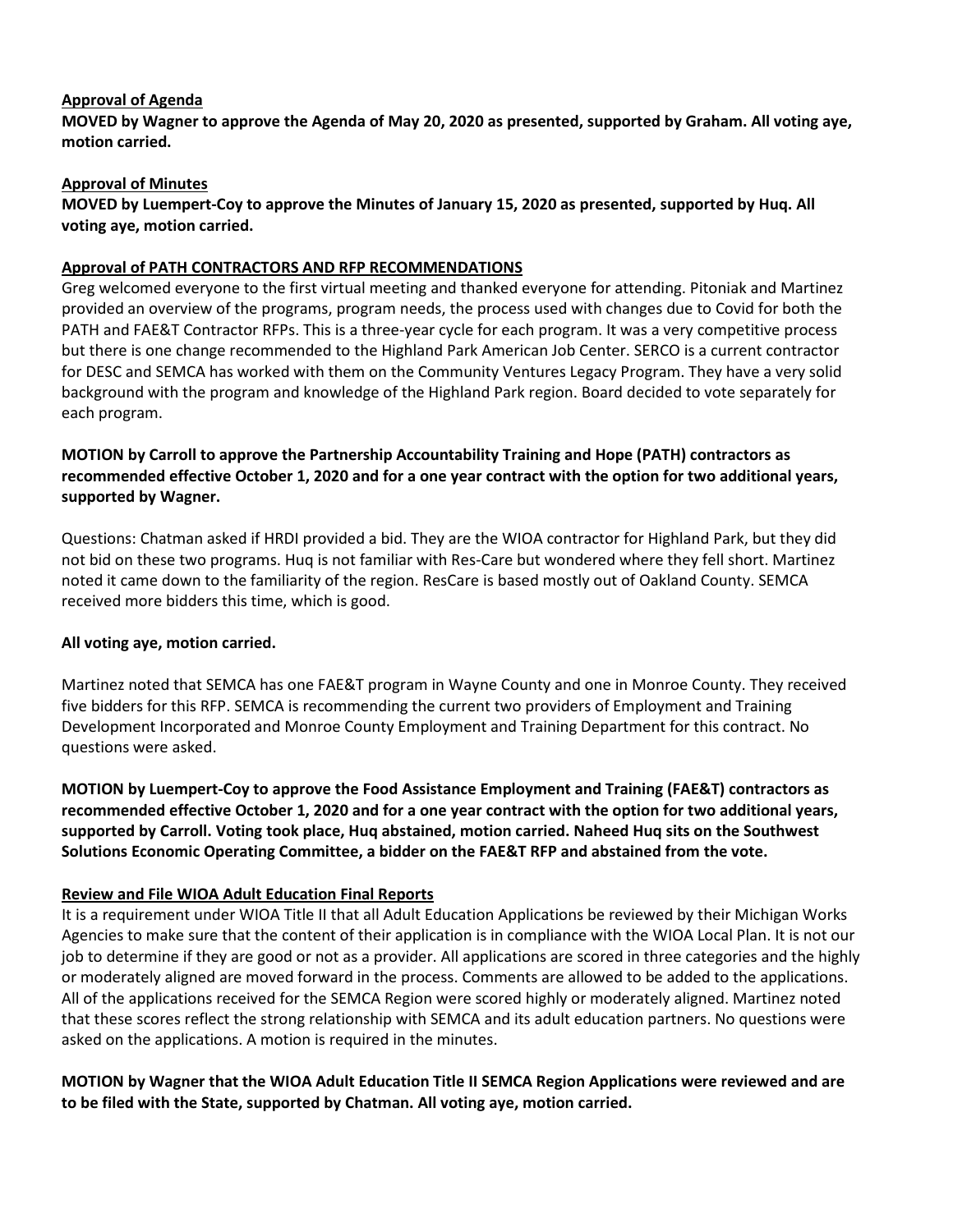## **Recommendation to the SEGA Board for Approval of Member Reappointments and New Member Nominations to Workforce Development Board**

Pitoniak noted that SEMCA has seven members whose three year terms will expire on June 30, 2020. Six of those members have requested reappointment: Lee Graham and his alternate Donald O'Connell, Gerald Hesson and his alternate Mike Smith, Tupac Hunter, Naheed Huq, Patrick Lambrix and Charlie Mahoney. Debra Temrowski of Wyandotte Hospital will be stepping down at the end of her term on June 30, 2020, but her alternate Beth Maveal has been nominated to take her place for a new three-year term. Doug Messana of Ford Motor Company has moved to Washington DC and Andy Bianco, also with Ford, has been nominated for the remainder of Messana's term beginning July 1, 2020 through June 30, 2022. SEMCA is asking for approval of these reappointments and nominations by the WDB to go before the SEGA Board for approval at their board meeting in June.

**MOTION by Wagner and supported by Chatman recommending to the SEGA Board the approval of reappointments to the Workforce Development Board (WDB) of Lee Graham and his Alternate Donald O'Connell, Gerald Hesson and his Alternate Mike Smith, Tupac Hunter, Naheed Huq, Patrick Lambrix and Charlotte Mahoney for a three-year term beginning July 1, 2020 through June 30, 2023.** 

**AND FURTHERMORE recommending to the SEGA Board the approval of the nomination of current alternate Beth Maveal of Henry Ford Health System-Wyandotte Hospital to replace current member Debra Temrowski to the WDB beginning July 1, 2020 for a three-year term ending June 30, 2023; and the nomination of Andrew Bianco of Ford Motor Company to replace current member Douglas Messana to the WDB to finish out the term ending June 30, 2022. Voting took place, Maveal abstains, motion carried.**

**Pitoniak and Mahoney thanked Messana for his time with the WDB and for calling in from Washington DC until his replacement could be found.** 

## **Approval of WIOA Local Plan**

Pitoniak noted that it is a requirement of WIOA to submit a Local Plan every four years. It is an intensive project and he thanked Al-Igoe and Brady-Medley and their team for their hard work. Al-Igoe provided a brief overview and noted that the bold italic font are areas that need to be addressed in the plan and the regular font is our responses to those requirements. The plan sets the framework for which SEMCA plans to deliver WIOA services throughout the system, working collaboratively with its core partners like Adult Education, Bureau Services of Blind Persons and MRS and other SEMCA programs such as PATH. The timeline is to obtain your feedback and approval of the Plan from the WDB and then it will be posted for public comment for 30 days. The current deadline in June 30, however, we are expecting an extension to the end of August due to Covid. Huq asked if Al-Igoe could highlight some key changes in the Plan. One element SEMCA improved on over the last four years is the strengthened partnerships with its core partners. Also the innovation of our Business Services delivery system, the performance metrics and working with our contractors is addressed. No further questions were asked.

**MOTION by Huq to approve the WIOA Local Plan as presented, supported by Leumpert-Coy. Mahoney asked that if substantial changes are made to the plan before its submission to the state that it comes back before the WDB either by email or at the next meeting for review. All voting aye, motion carried.** 

## **Approval of Secondary CTE Perkins Applications for 2020-21**

Wagner noted the Executive Summaries and Budgets for both Region 29 Monroe County and Region 30 Wayne County were provided for an overview of the much larger detailed CTE Perkins Applications for 2020-21. These reports were reviewed and approved for recommendation to WDB by the Career and Educational Advisory Council (CEAC). Jason Evers of Wayne RESA could not be at today's meeting to present but both he and Denise Teague of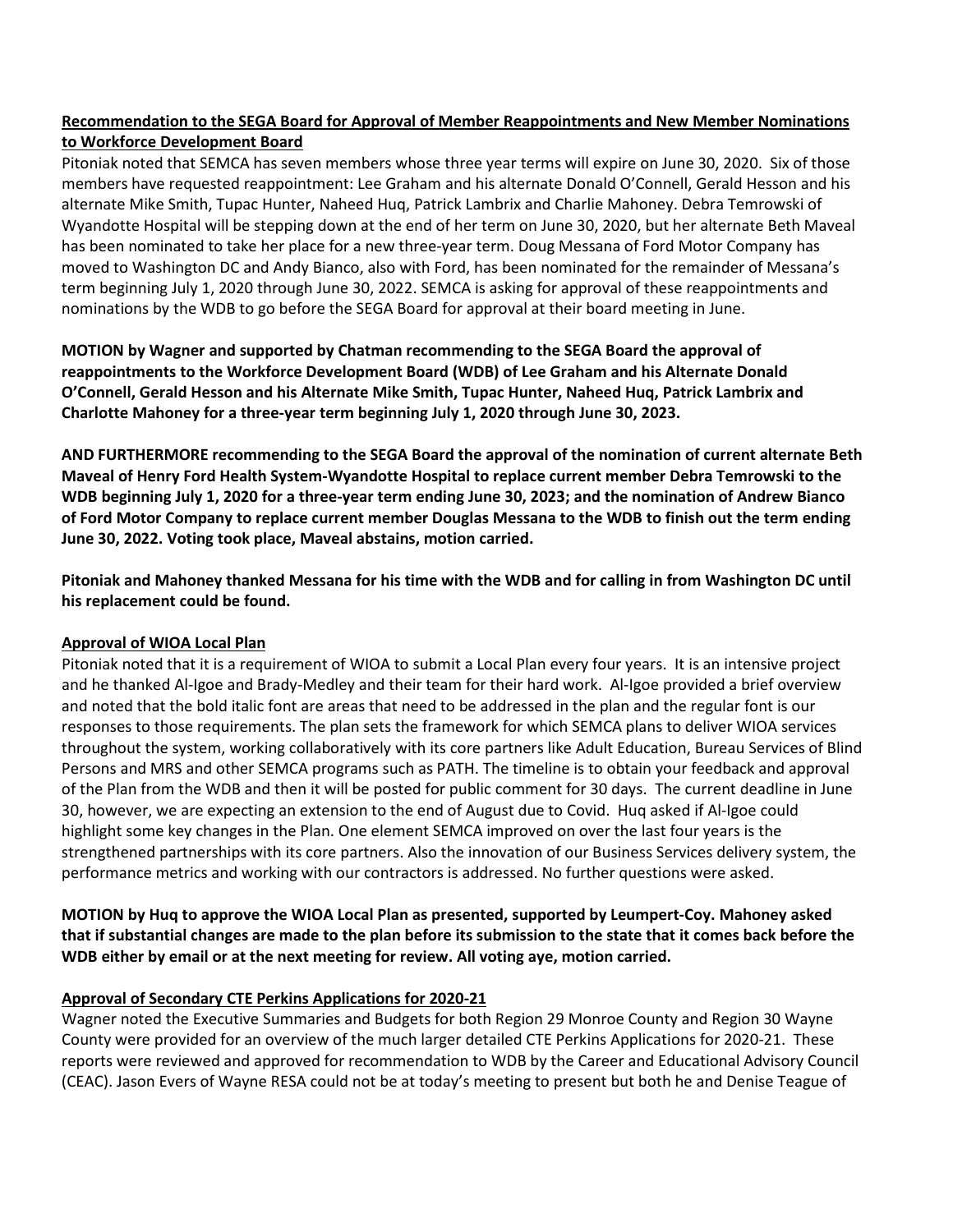the Monroe ISD have completed these reports for filing with the state upon your approval. Wagner asked if there were any questions.

## **MOTION by Wagner to approve Regions 29 and 30 CTE Perkins Applications for 2020-21 as presented, supported by LaJoy. All voting aye, motion carried.**

## **Approval of CEAC Metric Report**

Hellar provided a summary of the Third Quarter CEAC goals. Most of the goals have exceeded their target in this third quarter. This is pre-Covid. Wagner noted he did not have any questions but reported that a meeting is happening soon to discuss a virtual Manufacturing Day. CTE programs must have a virtual component. Graham inquired as to the apprenticeship number and whether it differentiate between registered and non-registered apprenticeships. Hellar noted that they are both included in that number.

## **MOTION by Wagner receive and file the CEAC Third Quarter Metric Report, supported by LaJoy. All voting aye, motion carried.**

## **Federal/State Updates**

Pitoniak walked the board into our world under the Covid Pandemic. In the federal environment they have passed several relief packages of which none thus far have resulted in increased funding for the workforce system. Many of the Governor's COVID-related Executive Orders (EO) have altered the way we do business with some of our customers. Some additional federal funding is possible for dislocated workers on a competitive grant basis, and Michigan will be applying for one statewide grant. The state budget is seeing a dramatically negative impact with loss of revenue and increased expenditures. This has immediately impacted the - Jobs for Michigan Graduates program, though Labor and Economic Opportunity (LEO) Department has located some federal funds that will help keep the program running through the end of this program year ending September 30. Funds after October 1 should last us about five additional months. JMG has a lot of support so hopefully they will find some funding. The Foster Youth program has been cut by \$45,000 from \$90,000. Going Pro Talent Fund has been eliminated this year and most likely next year as well. We have received \$30,000 from United Way for Wayne County College Access Network for a couple of years that may be in jeopardy with Covid relief on the forefront. The PATH program just took a \$242,000 cut in the last couple of weeks. PATH customers are likely to grow with this pandemic and we fear we will need to serve more with less. SEMCA's budget has currently been reduced by \$1.8 million mostly in program revenue. Some good news: WIOA funding for PY 20-21 has increased by about \$1.1 million total with the three WIOA programs. An email from The Ballmer Group was received two weeks ago gifting SEMCA with \$125,000 in flexible covid relief funds to help jobseeksers through this crisis. A letter will be going out to thank them for this gift. SEMCA is looking at ways to provide customers with access to the internet, computer training and laptops with these funds. The SEMCA services are strictly virtual at this time. Mahoney thanked SEMCA staff for all they are and will do during this crisis.

## Covid-19

Hellar and staff presented several statistical program charts and graphs on the last four months, which are on file as well as details on how we are helping our customers in our programs. Doors were closed to the public on March 25<sup>th</sup> for in-person services to appointment-based and virtual only. All graphs show dramatic drops in March and April except for the Michigan Works One Call System that increased dramatically. The Information Center is our contractor for this service. Most of the calls were related to unemployment questions. Case notes is another chart with increases. SEMCA kept in touch with its customers and tried to help the best we could. PATH and FAE&T did see a drop when it was no longer mandatory to meet to continue receiving cash assistance. Business Services staff have been busy keeping in touch with employers. Some were still hiring like Kroger and a company that was making face masks and needed workers. Services continued on the phone and virtually, with orientations, job searches, resume writing, sharing resources with business, connecting with jobseekers and youth services like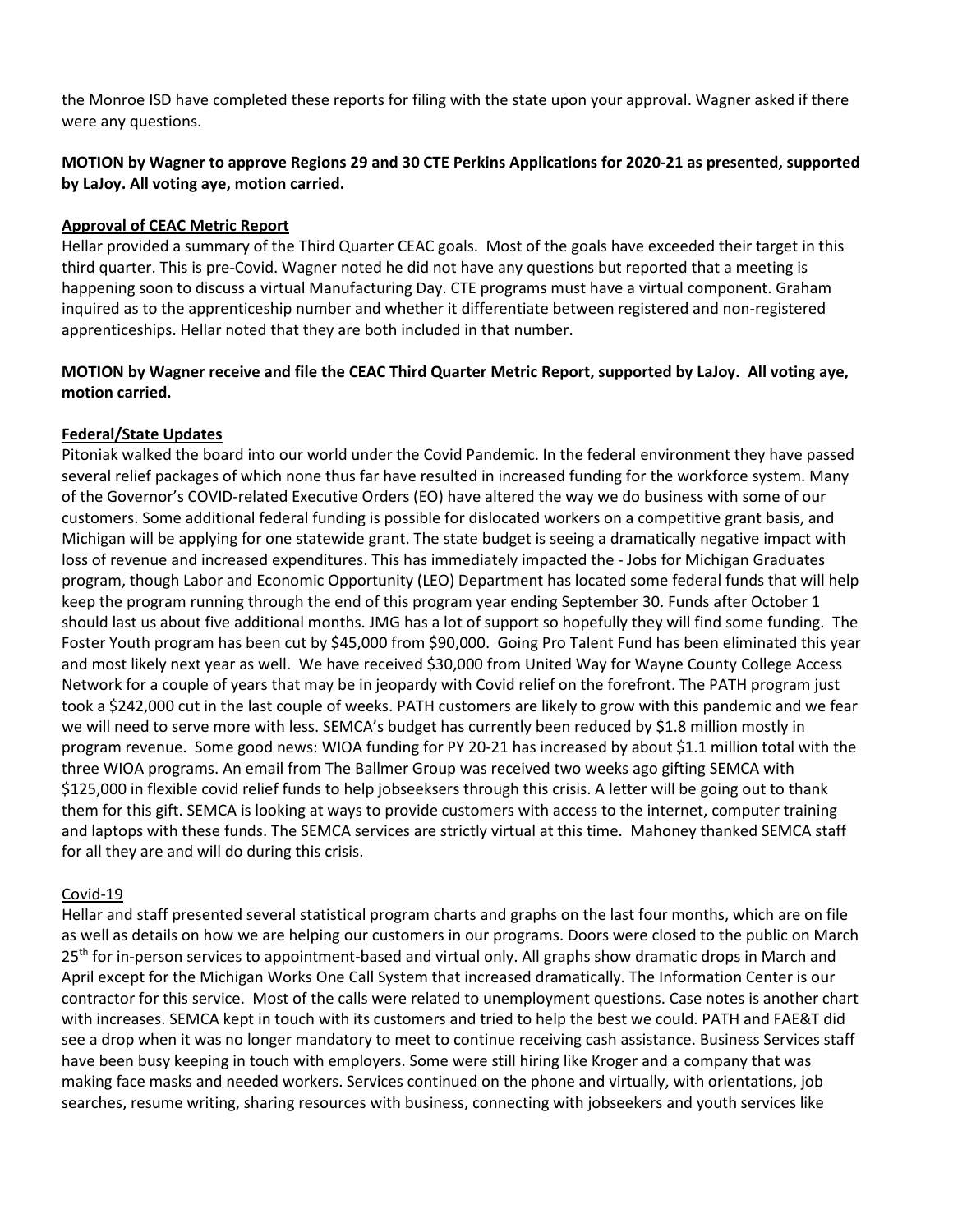FASFA, GED, tutoring, job search and readiness. Paid Work Experience and Carpentry Boot Camp have been suspended at this time. SEMCA is working on the next phases, which include updating policies and procedures for pandemics, obtaining supplies and making modifications to our centers to make them safe for staff and customers. Virtual and remote opportunities have benefited customers with access and we are looking at ways to make our services available in that format and then providing to those that do not have access with The Ballmer Group gift.

Chatman asked if there is a way to get these charts from last year so the board can see the comparison of pre-Covid. Hellar stated that we can put that together.

PATH customers are currently in an inactive category and are not required to participate in activities until further notice. New referrals will have to eventually work with Michigan Works but we don't know when that will start. They have 225 new registrations to date. Coaches are still working with customers. Refugee customers are still being served by our RAIN staff on how to maneuver through the system mostly by helping with the language barriers. The Business Resource Network coaches are still available to help with barriers for employees by phone and email.

## UIA

SEMCA staff and contractor staff as well as Michigan Works staff around the state, have been trained to help with the UIA Assistance Project. Hellar first reviewed the Total UIA Calls and Contacts for SEMCA Michigan Works! chart and stats, which is on file. Calls and contacts from our website or social media have gone from around 2,000 the second week of April when we began the project to averaging about 4,000 a week to date. Hellar noted that this does not include the stats from the UIA Assistance Project. Hellar explained the project. SEMCA enrolled 55 staff members for the project. Staff was trained to assist on a very limited basis and the program was launched on April 22, 2020. We were now able to help with some login issues and filing claims instead of just telling them to contact UIA staff by phone or through chat. In the first 2-1/2 weeks SEMCA received 125 calls a day and we were able to help about 1,300 people. On May 11, a second phase of this project was launched and all 16 MWA's are now helping with the state's list, which has over 100,000 unaddressed issues. As a system so far we have helped about 5,000. It has been difficult but rewarding. Pitoniak noted that Hellar has played an important role in launching this effort statewide and other MWA's have noticed and thanked him. Hellar also thanked Tamara on the initial coordination of the project, his IT staff and their patience in dealing with technical difficulties and training staff on the five new systems, and the managers and Kate for recruiting volunteers. SEMCA had the largest contingency of volunteers and Pitoniak commended the volunteers for their hard work as well. What's next is our real job of reemployment and training when the economy gears up. Graham and Mahoney thanked everyone for their hard work. WIOA performance standards may be adversely impacted by this situation.

## **Council on Accreditation**

Brady-Medley gave a brief update on the reaccreditation. The team has been updating policies and procedures and having to address new pieces of work that was not required the last time around. Our Emergency Preparedness Plan now has an Appendix P for Pandemic. Surveys for community partners, customers, staff, and contractors have been completed. We are currently are scheduled to have upload the required documents by mid-July and host the onsite visit August 31 – September 2, unless we are informed of a new date from COA. Mahoney thanked staff for their continued work to complete this project among everything else that is going on.

## **SEMCA Strategic Plan Updates**

Hellar gave a brief overview of the Q1 Strategic Plant. He advised that all targets are on pace except for the complete rescan of potential partners, which Pitoniak noted is actually targeted for the second quarter. Chatman asked if we are going to put a note in this plan that speaks to this time period during Covid-19. It needs a big asterisk. It also tells the story on what the team was able to achieve despite the tremendous an unprecedented conditions.